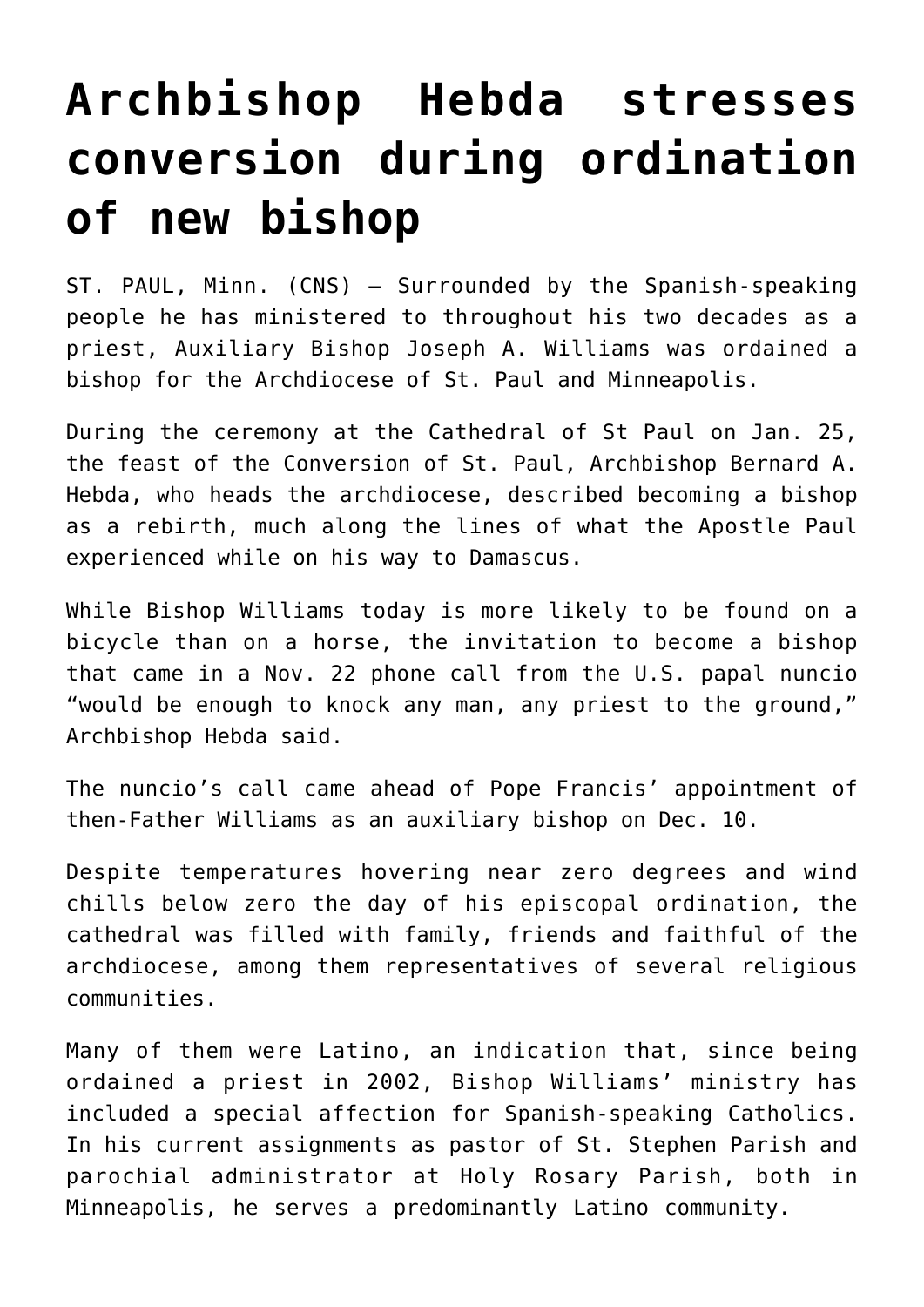The opening procession included Latina women and girls carrying flowers, and men, women and children wearing Latin American cultural dress, including a tunic with Our Lady of Guadalupe.

Accompanying Bishop Williams as a priest-chaplain during the Mass were his younger brother Father Peter Williams, pastor of St. Ambrose Parish in suburban Woodbury. In addition, a dozen bishops concelebrated the Mass.

After the Liturgy of the Word, Archbishop Christoph Pierre, papal nuncio to the United States, offered remarks before reading the papal mandate naming Bishop Williams as auxiliary bishop. It was Archbishop Pierre who placed the November phone call to Bishop Williams informing him of his appointment.

The nuncio then handed the mandate to Bishop Williams, who showed the document to Archbishop Hebda and then processed around the cathedral, holding it out to the faithful, who applauded and cheered as a Latino choir sang.

In his homily, Archbishop Hebda, the Mass' principal celebrant and the principal consecrator in the ordination rite, spoke about the archdiocese's patron saint, stressing the importance of conversion.

With particular beauty, he said, the 17th-century Roman painter Caravaggio captured St. Paul's conversion — which included being struck blind on his way to Damascus. In the masterpiece, Paul, "practically spilling out of the canvas," is on his back with eyes closed, hands reaching to the heavens.

"It's not the dignified posture of an apostle or even of a Pharisee or Roman citizen," Archbishop Hebda said of the painting, "Conversion on the Way to Damascus," which is in a church in Rome. "Rather, it's much more reminiscent of a certain helpless infant next to a donkey in a Nativity scene."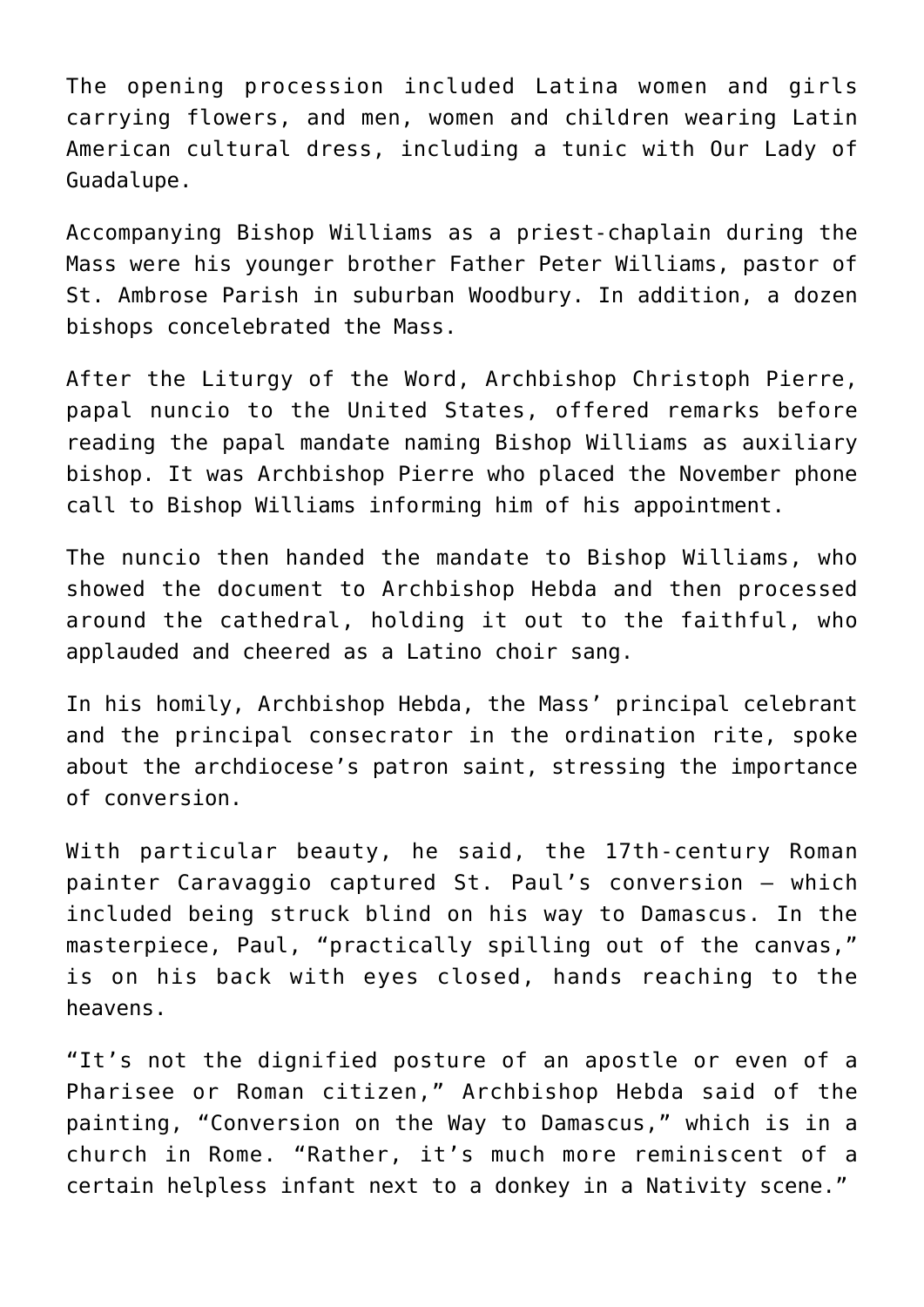"What we're dealing with here is rebirth," Archbishop Hebda said. "Through this powerful encounter with Christ on the road to Damascus, Saul is reborn, even taking a new name: Paul. It's out of this experience that knocks the self-confident Paul to the ground, rendering him vulnerable, that he would be able to convincingly share with the Corinthians: that 'it is when I am weak, then I am strong.'"

The archbishop noted that the ordination rite includes going "to the ground," as Bishop Williams would lie prostrate before the altar during a sung litany of the saints.

"We're hoping that through (the saints') spiritual accompaniment, you will be confirmed in your great desire to joyfully accept the new call that has been given you through Pope Francis," Archbishop Hebda said, "even when you, like Paul, recognize it will, at times, be a sharing in Christ's cross that requires you to die to yourself."

Commending Bishop Williams' "incredible natural gifts," Archbishop Hebda said, "even they will pale in comparison to what the Lord desires to shower upon you today through the Holy Spirit."

At the close of Mass, Bishop Williams, wearing his miter and a vestment with an embroidered icon of St. Paul, addressed the congregation in English and Spanish. He said that it was the work of God that brought about his ordination, and that he was hoping for what Archbishop Hebda preached about: the outpouring of the Holy Spirit.

"I don't have a mission statement," he said. "We heard the mission from Archbishop Pierre: I'm here to assist Archbishop Hebda in his pastoral care of this archdiocese."

He continued: "All of us have one mission: to go out and proclaim the good news. What is the good news? It's Jesus Christ."